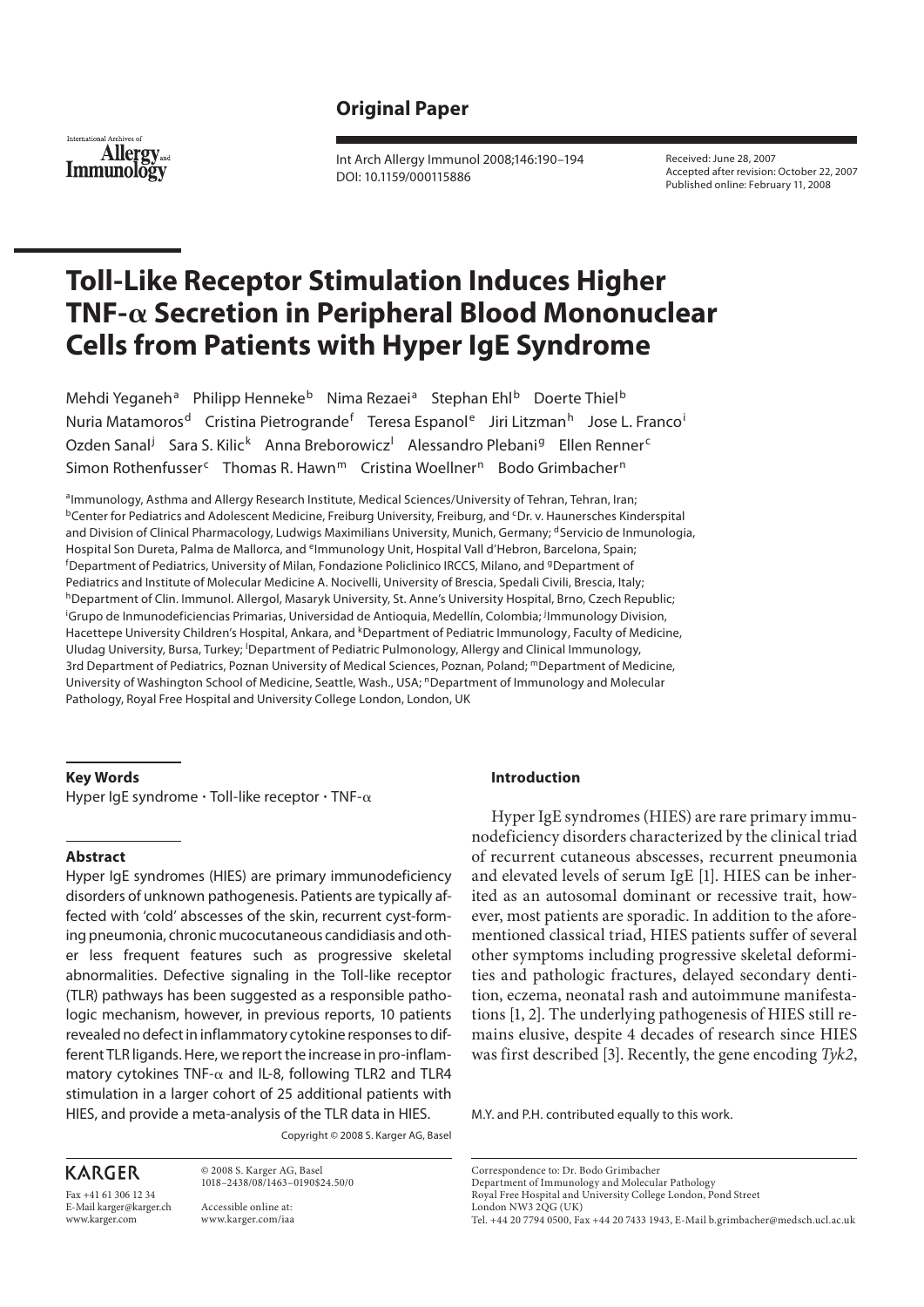a member of the JAK tyrosine kinase family, was shown to be mutated in a single patient with an autosomal recessive HIES-like phenotype [4, 5].

 Toll-like receptors (TLRs) have been shown to play an important role in innate immunity. The TLRs are patternrecognition receptors that collectively recognize lipid, carbohydrate, peptide and nucleic acid structures that are broadly expressed by different groups of microorganisms [6]. A defective TLR signaling pathway has been associated with primary vulnerability to a broad range of bacteria and viruses in animal models. In contrast, human IRAK-4 deficiency [7] and MyD88 deficiency [pers. commun.] present with a relatively narrow susceptibility to infections with pyogenic bacteria, most prominently *Streptococcus pneumoniae* and *Staphylococcus aureus* . Deficiency in UNC-93B, which interacts with the nucleotide receptors TLR3, 7, 8 and 9, causes particular susceptibility to *Herpes simplex* virus 1 infections [8]. Interestingly, *S. aureus* is the major responsible pathogen for skin abscesses and pneumonia in HIES, prompting us to investigate TLR signaling in patients with a HIES phenotype.

 To date, 2 reports on a limited number of patients have failed to reveal defects in TLR signaling in HIES patients [9, 10]. In addition, both studies showed that in HIES patients pro-inflammatory cytokines are secreted at least in similar amounts compared to normal controls, a finding somewhat surprising given that the hallmark of HIES is the absence of inflammation (lack of warmth of abscesses and fevers in severely ill patients). However, given the heterogeneity of the syndrome and the fact that the 2 previous studies were limited to a total of 10 patients, the published data could not sufficiently rule out defects in TLR signaling in HIES. Accordingly, we here report on TLR responses in a larger group of 25 HIES patients, who were collected through an international network. Furthermore, we provide a meta-analysis summarizing the data of all 3 reports on the inflammatory response to TLR stimulation in HIES.

#### **Methods**

 *Patients* 

 Patients with the diagnosis of autosomal dominant or sporadic HIES were evaluated according to the National Institute of Health scoring system [11]. Patients with scores between 19 and 65 points were included into the study to cover most possible phenotypes observed in this heterogeneous disease. Patients were enrolled at their respective clinical center. Ethical approval was obtained from the Ethics Committee of the Freiburg University Hospital (protocol No. 239/99 to B.G.).

TLR Stimulation and TNF- $\alpha$  Secretion in HIES Patients

 Cytokine levels in 25 patients' samples, including 12 males and 13 females, were compared to control samples from 15 sex- and age-matched healthy volunteers.

#### *TLR Stimulation and Cytokine Assay*

 Whole blood EDTA samples were sent from participating centers to Freiburg with an overnight carrier. Peripheral blood mononuclear cells (PBMCs) were then immediately prepared without delay and specifically without freezing the cells. Human PBMCs were isolated by gradient centrifugation on Histopaque 1077 (Sigma-Aldrich) according to the manufacturer's protocol. The cells were resuspended in RPMI 1640 medium containing 10% FBS and plated at a density of  $2 \times 10^6$ /ml in a 96-well dish. PBMCs were stimulated with the following reagents. Lipopolysaccharide (LPS) derived from *Escherichia coli* strain 0111:B4 (Sigma-Aldrich) was twice re-extracted by phenol chloroform. A clinical isolate of *S. aureus* was grown on blood agar plates (Remel). Bacterial colonies were removed from the plates after overnight culture, washed 3 times in PBS, and then used to inoculate RPMI and grown to midlog phase  $(ABS650 = 0.27-0.30)$ . Subsequently, bacteria were harvested by centrifugation and ethanol inactivated (70% ETOH, 45 min, on ice), washed and resuspended in pyrogen-free water at a concentration of 20 mg/ml (corresponding to approximately  $1 \times 10^{10}$  bacteria/ml as determined by CFU/ml before inactivation). Peptidoglycan from *S. aureus* was purchased from Sigma. Peptidoglycan was essentially free of LPS, since it did not activate  $TLR2^{-/-}$  mouse macrophages that respond to LPS concentrations as low as 100 pg/ml. After addition of the indicated preparations, incubation proceeded for an additional 16 h at 37°C and 5% CO<sub>2</sub>. Supernatants were collected and stored at  $-80^{\circ}$ C until assayed with a commercial ELISA for human TNF- $\alpha$ and IL-8 (R&D Systems).

 Wilcoxon W and Mann-Whitney U statistical tests were used to examine the results. p values less than 0.05 were considered significant.

# **Results**

 PBMC from 25 patients with the diagnosis of HIES were isolated and stimulated with *S. aureus* extracts, LPS derived from *E. coli* and peptidoglycan. After stimulation, culture supernatants were assayed for human TNF-  $\alpha$  and IL-8 production by ELISA.

None of the patients had a loss of TNF- $\alpha$  or IL-8 production, indicating that in all patients tested, the TLR signaling pathway was not grossly defective. In fact, TNF- $\alpha$  production by patient cells was increased compared to controls in response to LPS, *S. aureus* and peptidoglycan stimulation (table 1). However, the rise in TNF- $\alpha$  level was significant only at higher concentrations of 10 ng/ml for LPS and at  $1 \times 10^8$  CFU/ml for *S*. *aureus* (fig. 1;  $p < 0.05$ ). IL-8 production after stimulation did not statistically differ between patients and controls (table 1; fig. 2).

Int Arch Allergy Immunol 2008;146:190–194 191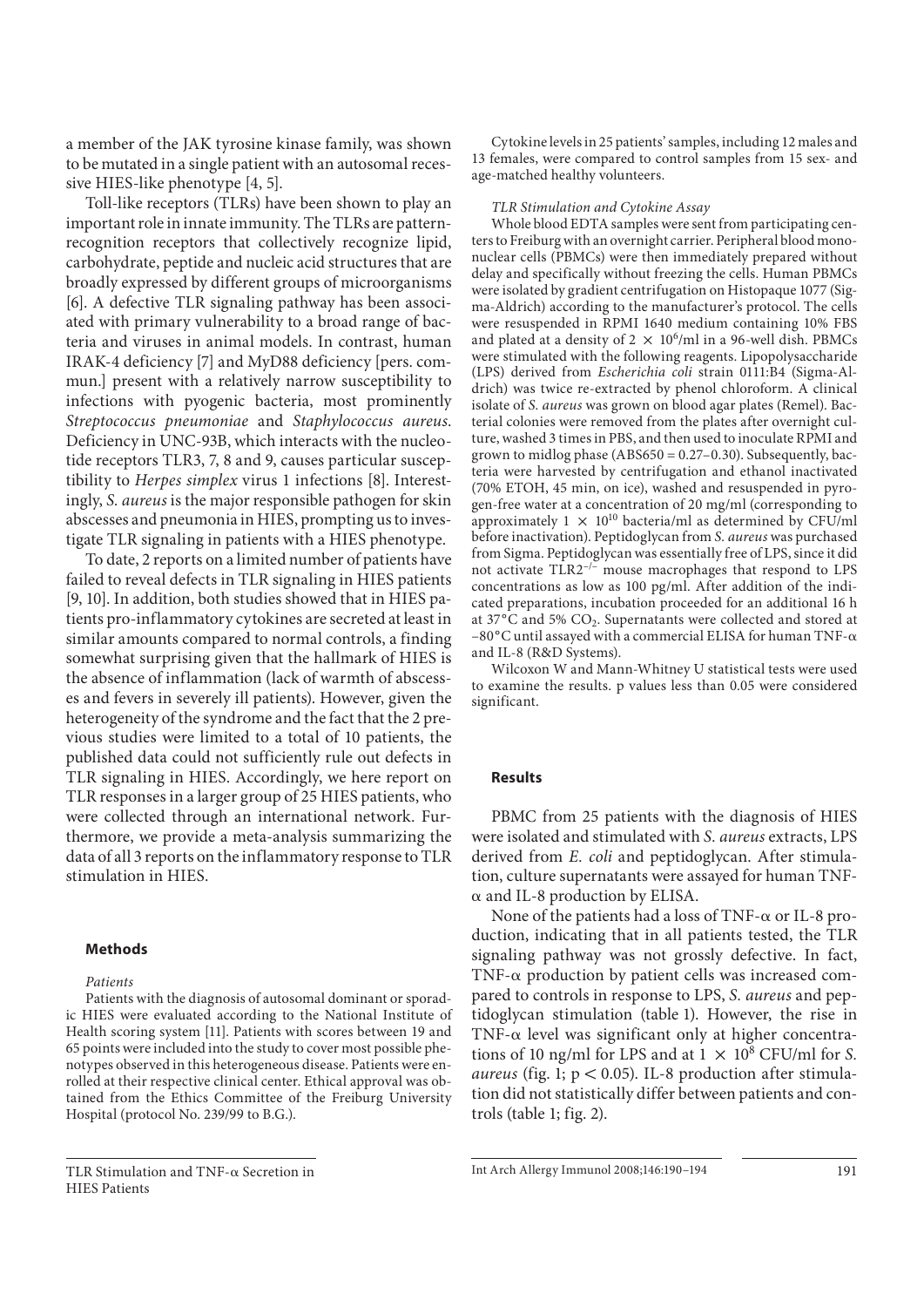

Fig. 1. TNF- $\alpha$  response to various TLR ligands at different concentrations: LPS at 1 and 10 ng/ml, *S. aureus* at 10<sup>7</sup> and 10<sup>8</sup> CFU/ml and peptidoglycan (PG) at 3 µg/ml. p < 0.05 for LPS at 10 ng/ml and for *S. aureus* at 10<sup>8</sup> CFU/ml. Boxes represent values between the 25th and 75th percentiles. The horizontal lines correspond to the median, minimum and maximum.



**Fig. 2.** IL-8 response to various TLR ligands at different concentrations: LPS at 1 and 10 ng/ml, *S. aureus* at 10 7 and 10 $^8$  CFU/ml and peptidoglycan (PG) at 3  $\mu$ g/ml. Boxes represent values between the 25th and 75th percentiles. The horizontal lines correspond to the median, minimum and maximum.

 We then attempted to perform a meta-analysis on TNF- $\alpha$  response with the data from previous studies [9, 10]. However, due to differences in the study design, only data from the study by Hawn et al. [9] could be compared with our data. In addition, it may be worth mentioning

that the data by Hawn et al. [9] were obtained by a whole blood assay, whereas our data were collected by studying PBMCs. The combined analysis confirmed that TNF- $\alpha$ levels were considerably higher in patients than controls when stimulated with LPS 10 ng/ml (3,257 vs. 1,240 pg/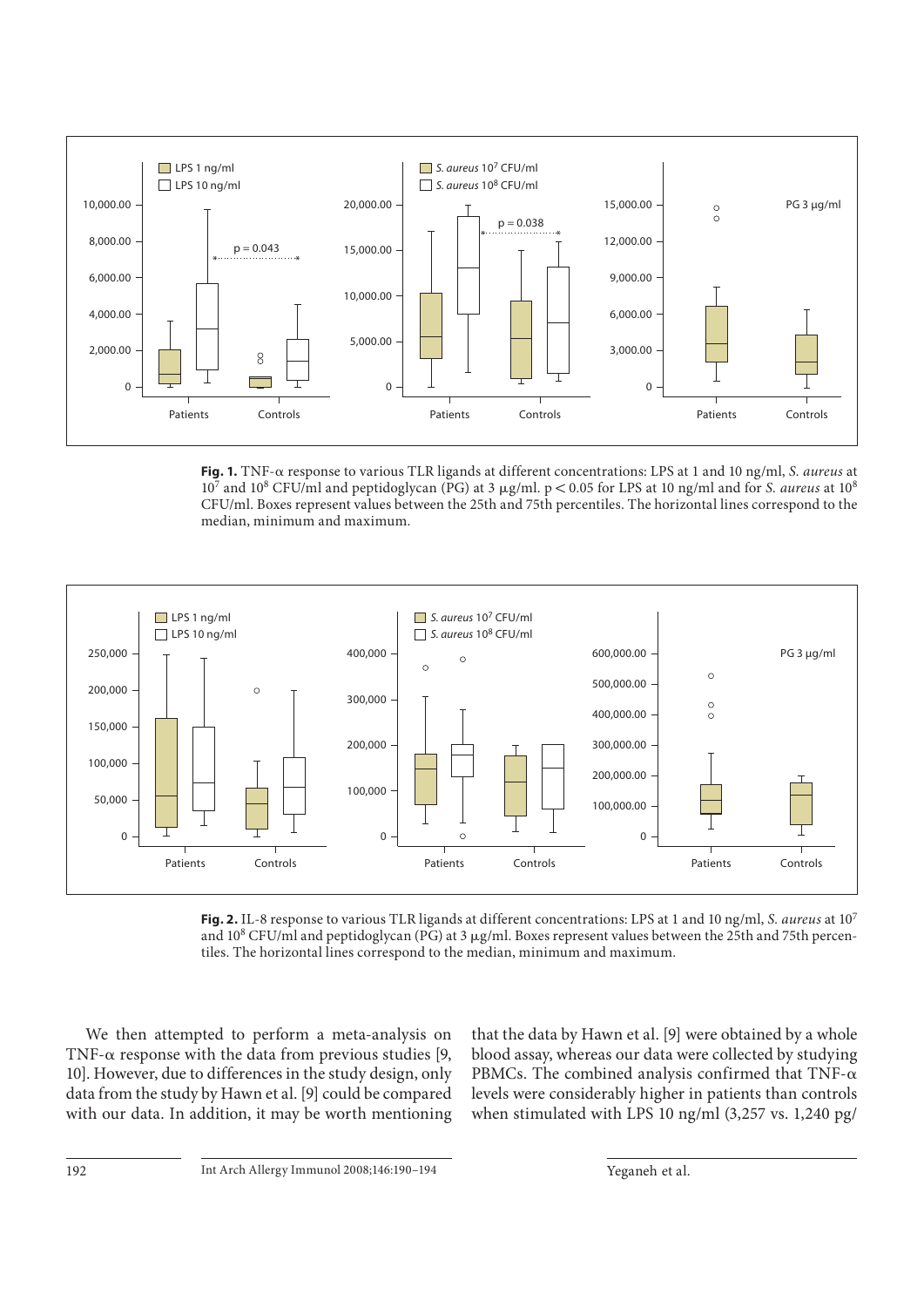| Stimulants                       | TNF- $\alpha$ , pg/ml |          |         | IL-8, $pg/ml$ |          |         |
|----------------------------------|-----------------------|----------|---------|---------------|----------|---------|
|                                  | patients              | controls | p value | patients      | controls | p value |
| $LPS1$ ng/ml                     | 691                   | 446      | 0.175   | 55,400        | 45,600   | 0.357   |
| $LPS 10$ ng/ml                   | 3,257                 | 1,418.5  | 0.043   | 79,800        | 67,500   | 0.292   |
| S. aureus $1 \times 10^7$ CFU/ml | 5,434.5               | 5,372    | 0.726   | 140,800       | 119,000  | 0.299   |
| S. aureus $1 \times 10^8$ CFU/ml | 11,520                | 5,806    | 0.038   | 174,741.5     | 107,500  | 0.252   |
| Peptidoglycan 3 μg/ml            | 3,550.5               | 2,023.5  | 0.085   | 120,900       | 135,090  | 0.557   |

ously suggested [10].

 **Acknowledgments** 

**Table 1.** Median of TNF-α and IL-8 production levels in response to TLR stimulation

p values were calculated by nonparametric Mann-Whitney U tests.

ml,  $p = 0.006$ ), *S. aureus*  $1 \times 10^8$  CFU/ml (9,024 vs. 2,430) pg/ml,  $p = 0.001$ ) and peptidoglycan 3  $\mu$ g/ml (3,270 vs. 1,718 pg/ml,  $p = 0.004$ ).

# **Discussion**

We have evaluated the TNF- $\alpha$  and IL-8 response to various TLR ligands, and found it not to be deficient in cells from HIES patients. In contrast, we found that production of TNF- $\alpha$  was significantly increased following TLR2 and TLR4 stimulation.

 Classical HIES is characterized by 'cold' skin abscesses and a lack of inflammation in patients. At the same time, the disorder has features which indicate a generalized inflammatory process. In addition, retained primary teeth and progressive skeletal malformations suggest defective osteohomeostasis.

TNF- $\alpha$  is a pro-inflammatory cytokine that acts as a key molecule in different inflammatory diseases [12]. In addition, it has been shown that  $TNF-\alpha$  induces apoptosis in osteoblast and inhibits their differentiation [13, 14] .

 **References** 

- 1 Grimbacher B, Holland SM, Puck JM: Hyper-IgE syndromes. Immunol Rev 2005;203: 244–250.
- 2 Renner ED, Puck JM, Holland SM, Schmitt M, Weiss M, Frosch M, Bergmann M, Davis J, Belohradsky BH, Grimbacher B: Autosomal recessive hyperimmunoglobulin E syndrome: a distinct disease entity. J Pediatr 2004;144:93–99.
- 3 Davis SD, Schaller J, Wedgwood RJ: Job's syndrome: recurrent, 'cold', staphylococcal abscesses. Lancet 1966;i:1013–1015.
- 4 Minegishi Y, Saito M, Morio T, Watanabe K, Agematsu K, Tsuchiya S, Takada H, Hara T, Kawamura N, Ariga T, Kaneko H, Kondo N, Tsuge I, Yachie A, Sakiyama Y, Iwata T, Bessho F, Ohishi T, Joh K, Imai K, Kogawa K, Shinohara M, Fujieda M, Wakiguchi H, Pasic S, Abinun M, Ochs HD, Renner ED, Jansson A, Belohradsky BH, Metin A, Shimizu N, Mizutani S, Miyawaki T, Nonoyama S, Karasuyama H: Human tyrosine kinase 2 deficiency reveals its requisite roles in multiple cytokine signals involved in innate and acquired immunity. Immunity 2006;25:745–755.
- by DFG grants HE3127/2-3 and HE3127/3-1 to P.H., in part by grant No. NR/9192-3 of the Czech Ministry of Health, the Camillo Golgi Foundation from Brescia and the Italian Association of Primary Immunodeficiencies.

 Furthermore, it has previously been shown that overexpression of *Btk* , a member of Tec family tyrosine kinases, enhances TNF- $\alpha$  and not IL-8 production in response to TLR2 and TLR4 ligands [15]. Given the different requirements of TLR signaling for cytokine production, the higher levels of pro-inflammatory cytokines in HIES might be due to an accessory pathway, as previ-

 In conclusion, we show that patients with HIES do not have a deficient TLR signaling pathway. In contrast, we found that mononuclear cells respond with increased TNF- $\alpha$  formation to TLR stimulation. Hence, an imbalanced inflammatory response to microbial stimuli might account in part for the pathology associated with HIES.

 The authors are grateful to the patients who took part in this study. This work was supported by a DFG grant GR1617/3 to B.G.,

- 5 Woellner C, Schaffer AA, Puck JM, Renner ED, Knebel C, Holland SM, Plebani A, Grimbacher B: The hyper IgE syndrome and mutations in TYK2. Immunity 2007;26:535.
- 6 Trinchieri G, Sher A: Cooperation of Tolllike receptor signals in innate immune defence. Nat Rev Immunol 2007;7:179–190.

TLR Stimulation and TNF- $\alpha$  Secretion in HIES Patients